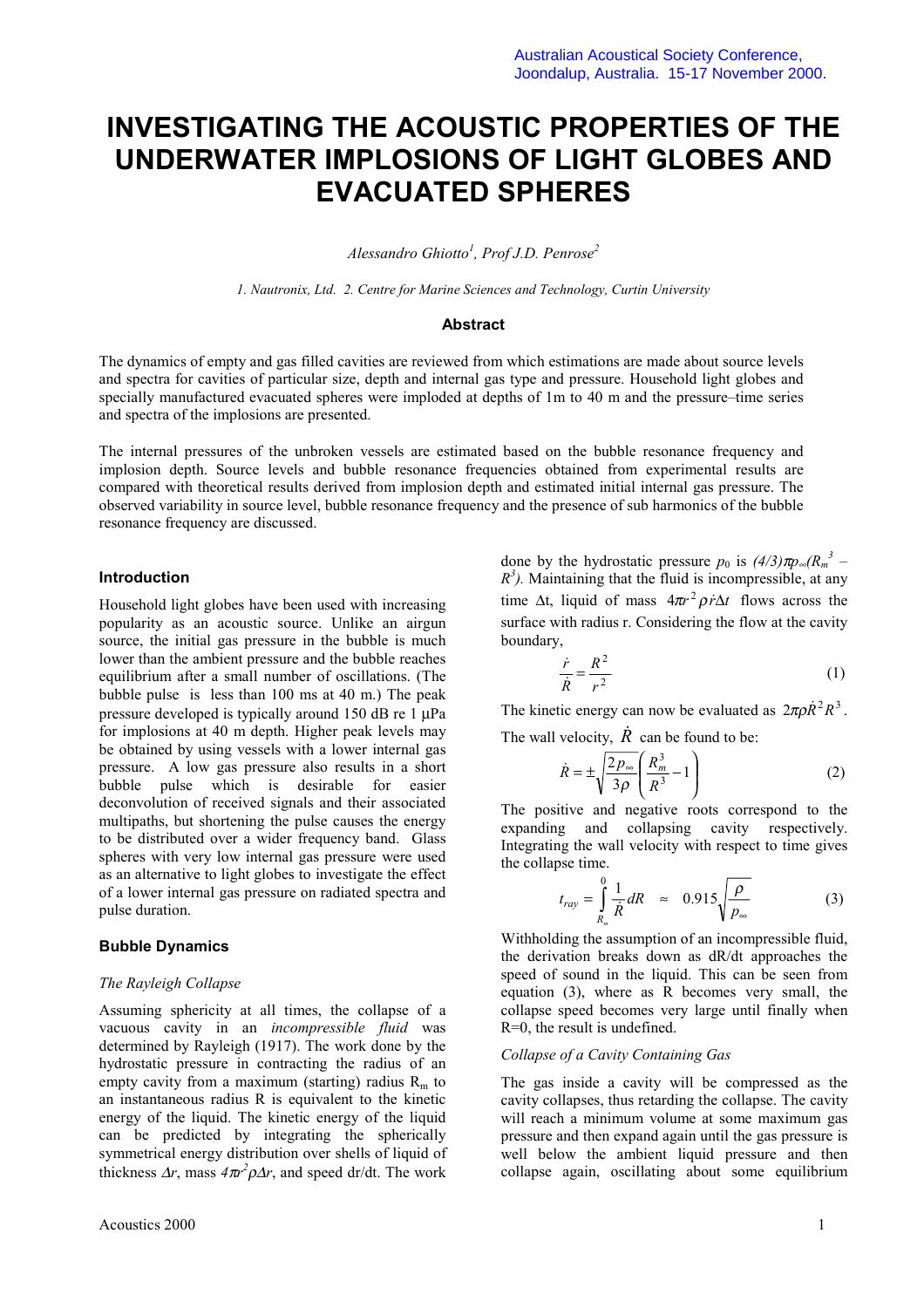volume. Assuming no heat flow or dissipation, the gas pressure may be expressed as

$$
p_g = p_{g,m} \left(\frac{R_m}{R}\right)^{3\gamma} \tag{4}
$$

where  $\gamma$  is the ratio of specific heats of the gas in the cavity. The energy calculations now include the compression of the gas (which has pressure  $p_{g,m}$ ), represented by the last term in the conservation of energy equation (5). Assuming surface tension and vapour content is minimal and the external pressure  $p_0$ is constant, the energy equation for the bubble collapse is:

$$
\frac{3\rho \dot{R}^2}{2} = p_0 \left[ \left( \frac{R_m}{R_{\text{min}}} \right)^3 - 1 \right] - p_{g,m} \frac{1}{1 - \gamma} \left[ \left( \frac{R_m}{R} \right)^3 - \left( \frac{R_m}{R} \right)^3 \right]
$$
\n
$$
(5)
$$

The positions of maximum and minimum cavity radius are at R<sub>m</sub> and at R<sub>min</sub>, at which time dr/dt = 0. At the minimum radius, equation 5 can be simplified to

$$
p_{g,m} \left(\frac{R_m}{R}\right)^{3(\gamma-1)} = p_0(\gamma - 1) \tag{6}
$$

The minimum radius is then:

$$
R_{\min} = \frac{R_m}{\left(\frac{p_0(\gamma - 1)}{p_{g,m}}\right)^{\frac{1}{3(\gamma - 1)}}}
$$
(7)

#### *The Oscillating Bubble*

Continuing with the assumption of a spherical bubble in an ideal fluid, a simple analogy can be made between the pulsating bubble and a bob of mass *m* attached to a spring. Using this analogy the stiffness, resonant frequency and the energy of the oscillator can be determined. The restoring force arises from the compressibility of the gas in the cavity and the inertia of the system is associated primarily with the moving liquid. The main flow of energy is between potential and kinetic energy, which is dependent on the acceleration of the bubble volume.

The bubble wall describes a motion  $R_{\varepsilon} = -R_{\varepsilon 0} e^{i\omega t}$  about a mean radius  $R_0$  and with resonance frequency  $\omega_0$  and displacement  $R_{\varepsilon 0}$ . The kinetic energy of the liquid is then:

$$
\phi_K = \frac{1}{2} \int\limits_R^\infty \left( 4\pi r^2 \rho dr \right) r^2 \tag{8}
$$

which may be expressed as  $\phi_K = 2\pi R^3 \rho \dot{R}^2$ .  $\phi_K$  is at a maximum at the equilibrium bubble radius *R*ε*0,* At this position, dr/dt is also at a maximum, hence

$$
\left|\dot{R}\right|^2 = \left(\omega_0 R_{\varepsilon 0}\right)^2\tag{9}
$$

i.e. 
$$
\omega_0 = \frac{\dot{R}}{R_{\varepsilon 0}}
$$
 (10)

Using the bubble energy equation (5) it can be shown that

$$
\omega_0 = \frac{1}{R_0} \sqrt{\frac{3\gamma \rho_0}{\rho}}
$$
 Minnaert (1933) (11)

This resonance frequency  $\omega_0$  requires that heat exchanges and surface tension effects are negligible. This has been shown to be an adequate approximation for bubbles as small as 1mm in diameter. (Leighton, 1997).

 If the pulsating bubble is considered to behave as a harmonic oscillator, the 'spring stiffness' must be defined: Consider a bubble in a liquid of static pressure  $p_0$  which collapses from an equilibrium volume of  $V_0$ by ∂V to V, so the radius changes from  $R_0$  to  $R_0$  -  $R_{\varepsilon}$ . The gas pressure therefore increases from  $p_{i,e} = p_{0+}$ *2*σ*/R0* by ∂*pi* to *pi.*

If 
$$
p_i V^k = \text{a constant then}
$$
  
\n
$$
\Delta p_i = -\frac{\kappa}{V_0} p_{i,e} \Delta V
$$
\n(12)

If 
$$
R_{\varepsilon} \ll R_0
$$
 then  $\partial V = 4\pi R_0^2 R_{\varepsilon}$ 

and 
$$
\frac{\Delta V}{V_0} = -\frac{3R_{\varepsilon}}{R_0}
$$
 (13)

The force necessary to change the bubble volume is due to the excess pressure acting over the surface area of the bubble. Using equations 12 and 13;

$$
F_A = 4\pi R_0^2 \Delta p_i = -12\pi \kappa R_0 p_i R_\varepsilon \tag{14}
$$

The stiffness of the bubble can now be written as

$$
k = 12\pi\kappa R_0 p_{i,e}
$$
 (15)

If the surface tension is omitted, then

$$
k \approx \frac{3\kappa p_0}{R_0} \tag{16}
$$

The inertia of the system is provided by the fluid mass flux in the vicinity of the pulsating cavity. This mass flux can be expressed as

$$
Q = \rho \frac{\partial Vol}{\partial t}(t)
$$
  
=  $\rho 4\pi R_0^2 \frac{\partial R}{\partial t}$  (17)

Hence the equivalent mass of the system is 3 times the mass of the water displaced by the bubble at equilibrium.

i.e. 
$$
m_e = \rho 4\pi R_0^3 \tag{18}
$$

#### *Damping*

The formulas shown above describe a bubble which pulsates as a harmonic oscillator with no damping. The bubble is subject to damping, which is manifested in three ways:

- Energy radiated from the bubble in acoustic waves (radiation damping)
- Energy lost through thermal conduction between the gas and the surrounding liquid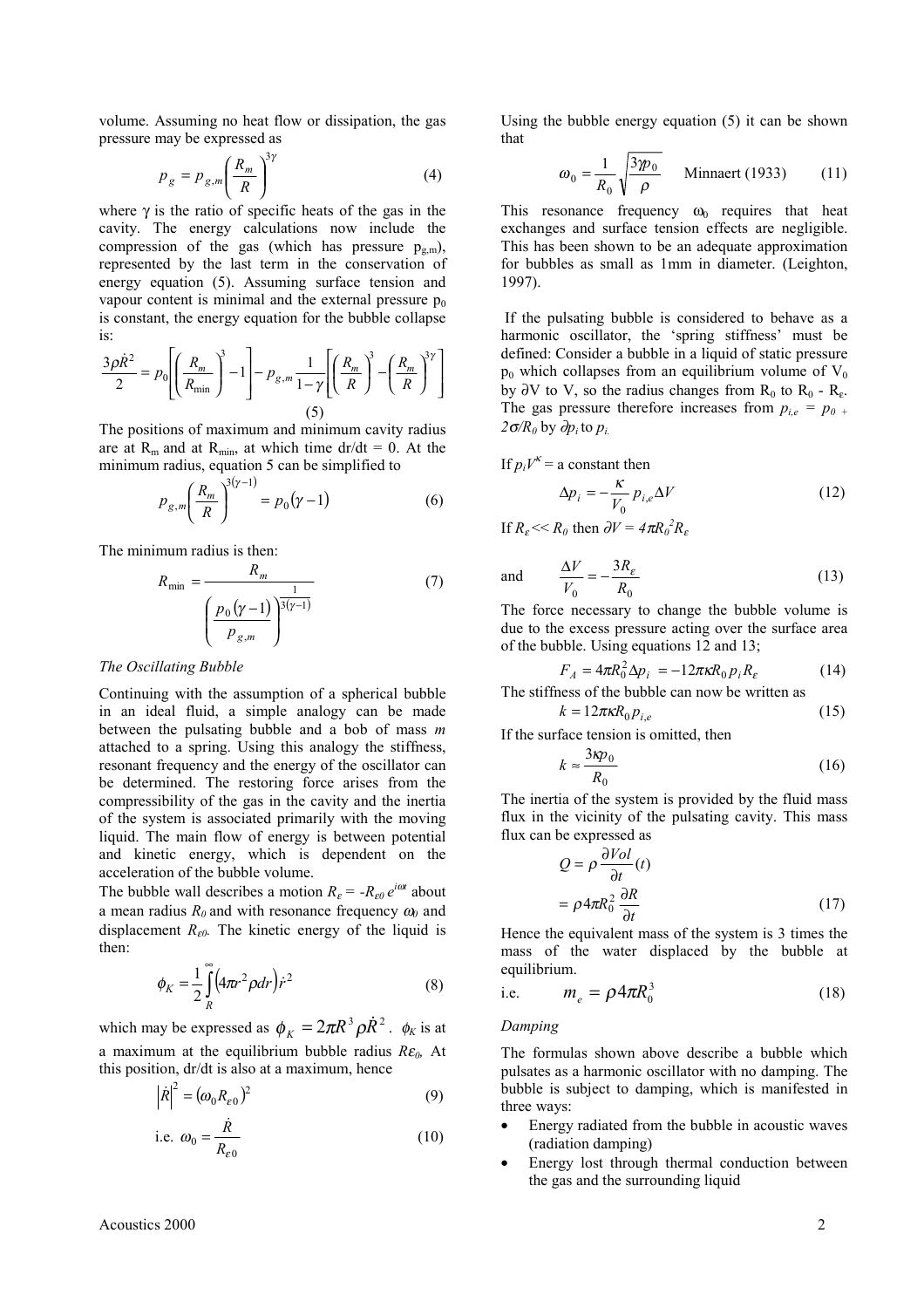• Work done against the viscous forces at the bubble wall (viscous damping)

The damping constant  $\delta$  is defined for damping at the resonance frequency as  $\delta = 1/Q$ , where Q, the Quality factor, is  $\omega_0 / (1/2)$  power bandwidth).

The decay of bubble oscillations due to the radiation of sound energy is independent of bubble size, unlike thermal and viscous damping which increase with decreasing bubble size. The loss factor due to radiation is equal to the radiation efficiency of the vibrating sphere. *kR*

i.e. 
$$
b_{rad} = \frac{R_r}{\sqrt{R_r^2 + X_r^2}} = \frac{kR_0}{\sqrt{1 + (kR_0)^2}}
$$
  
\nwhere  $\mathbf{k} = \frac{2\pi}{\lambda}$   
\n $\therefore kR_0 = \frac{\omega_0 R_0}{c} = \frac{R_0}{c} \frac{1}{R_0} \sqrt{\frac{3\gamma \rho_0}{\rho}} = \sqrt{\frac{3\gamma \rho_0}{\rho c^2}}$   
\nIf  $kR_0^2 \ll 1$   
\nthen  $\delta_{rad} = kR_0^2 = \sqrt{\frac{3\gamma \rho_0}{\rho c^2}}$  (19)

As the bubble pulsates, more work is done by the liquid compressing the bubble than by the gas expanding the bubble. For energy to be conserved, energy must be released from the gas into the liquid upon expansion, and this is manifested in heat energy. This loss of heat energy to the liquid represents thermal damping. For an ideal gas where  $PV^k = constant$  and  $TV^k = constant$ 

$$
d_{th} = \frac{3(\gamma - 1)}{R_0 / l_D} \tag{20}
$$

where  $l_{\rm D}$  is the thermal boundary layer thickness and  $R_0/I_D \geq 5$ 

At the resonant frequency  $\omega_0$ ,

$$
\frac{R_0}{l_D} = R_0 \sqrt{\frac{2\omega_0}{D_g}},
$$

$$
D_g = \frac{K_g}{\rho_1 C_p}
$$

and  $K_g$  is the thermal conductivity of the gas,  $\rho_1 C_p$  is the specific heat capacity of the gas for a constant pressure.

The Navier-Stokes Equation for a fluid of constant viscosity is

$$
\rho \frac{D\vec{v}}{Dt} = \rho \left[ \frac{\partial \vec{v}}{\partial t} + (\vec{v} \cdot \vec{\nabla}) \vec{v} \right]
$$
  
=  $\rho \Sigma \vec{F}_{ext} - \vec{\nabla} p + \frac{\eta}{3} \vec{\nabla} (\vec{\nabla} \cdot \vec{v}) + \eta \nabla^2 \vec{v}$  (21)

If the fluid is incompressible then  $\vec{v} \cdot \vec{\nabla} = 0$  and if the fluid is irrotational then  $\nabla^2 \vec{v} = 0$ , so equation (21) reduces to

$$
\rho \frac{D\vec{v}}{Dt} = \rho \left[ \frac{\partial \vec{v}}{\partial t} + (\vec{v} \cdot \vec{\nabla}) \vec{v} \right] = \rho \Sigma \vec{F}_{ext} - \vec{\nabla} p \quad (22)
$$

This suggests that there are no net viscous forces acting in an incompressible viscous liquid around the pulsating spherical bubble. Momentum transfer does occur through viscosity, but no *net* viscous force acts within the body of the liquid. Net viscous forces do occur at the bubble wall, where they result in an excess pressure. Volume elements at the bubble wall decrease in thickness and increase laterally as the bubble expands. In an incompressible fluid, these distortions must be the result of viscous stresses. As a result, there is an energy loss on compression. The viscous damping coefficient was derived by Devin (1959) as

$$
\delta_{vis} = \frac{b_{vis}}{\omega_0 m_{rad}} = \frac{4\eta}{R_0^2 \rho \omega_0}
$$
\nwhere  $b_{vis} = \frac{\eta}{\pi R_0^3}$ 

\n(23)

### *Total Damping Constant*

The damping contributions due to radiation, heat and viscous losses are additive. The total damping constant at resonance is therefore:

$$
\delta_{tot} = \frac{R_0 \omega_0}{c} + \frac{3(\gamma - 1)}{R_0 \sqrt{\frac{2\omega_0 (\rho_1 C_p)}{K_g}}} + \frac{4\eta}{R_0^2 \rho \omega_0}
$$
\n(24)

## *Pressure Radiated by a Spherical Pulsating Bubble*

Firstly, consider the pressure radiated by a cavity with a non-varying internal pressure, so that the radiated acoustic pressure is governed by the interface movement only. The motion of the cavity wall may be described by

$$
R = R_0 - R_{\varepsilon} e^{i\omega t}
$$
  
\n
$$
\dot{R} = -i\omega t R_{\varepsilon}^{i\omega t} = U_0 e^{i\omega t}
$$
  
\n
$$
\ddot{R} = i\omega U_0 e^{i\omega t}
$$
\n(25)

where the frequency of oscillation is  $\omega$  and the amplitude is  $U_0$ .

The pressure at the bubble wall varies with time as

$$
P(r,t) = \rho_0 c U_0 e^{-\beta(t - r'_c)} \frac{R_0}{r} \cos(\chi_0) e^{i(\omega t - k(r - R_0) + \chi_0)}
$$
(26)

where β relates to the damping constant, such that

$$
\beta = \frac{\delta_{tot}}{2m}
$$

and  $\chi_0$  relates to the phase of the pressure wave, such that

$$
\cos \chi_0 = \frac{kR_0}{\sqrt{1 + (kR_0)^2}}
$$

*Considering Bubble Acceleration*

Rearranging equation (5)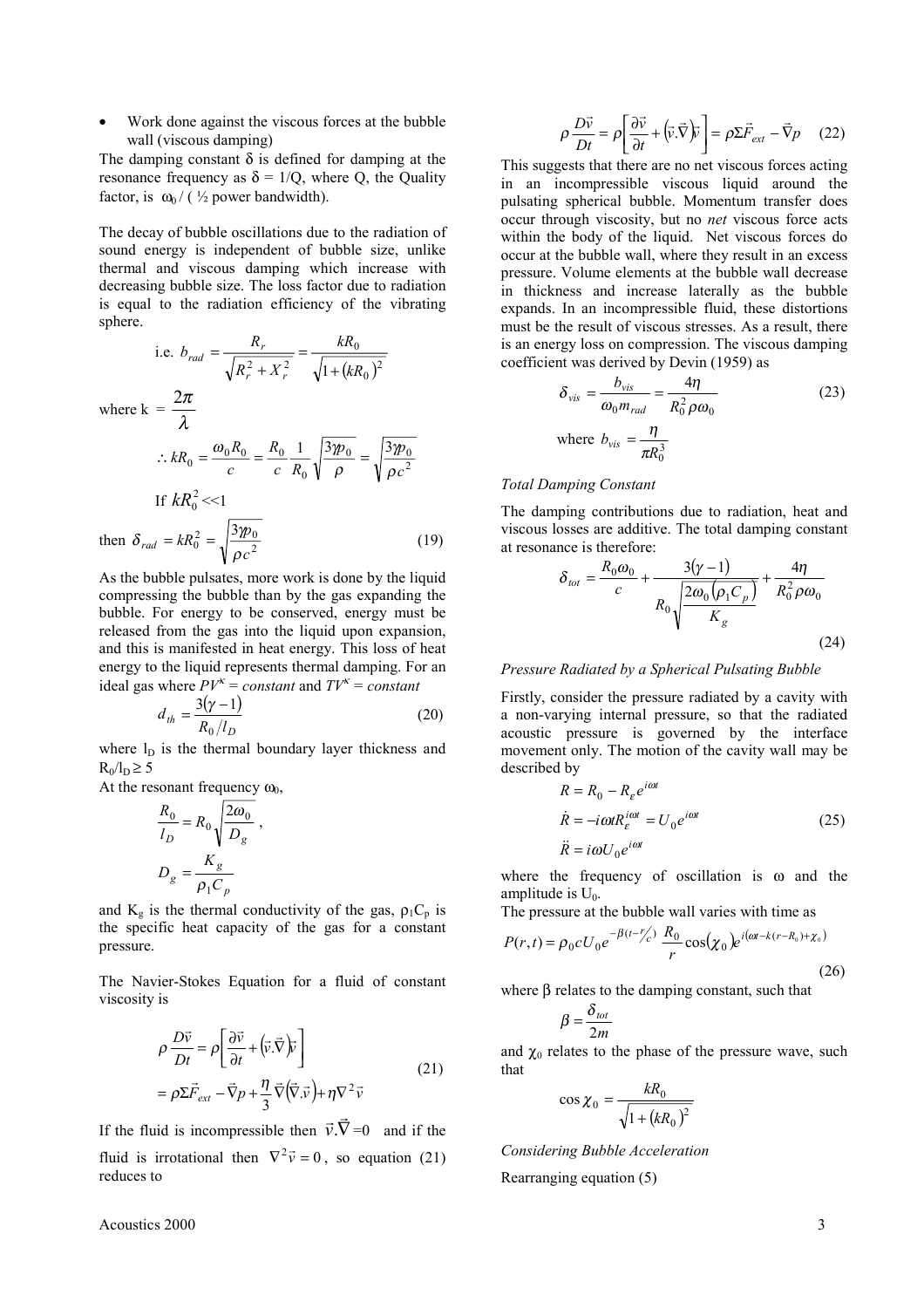$$
\dot{R}^{2} = \frac{2 p_{0}}{3 \rho} \left[ \left( \frac{R_{m}}{R} \right)^{3} - 1 \right] - p_{g,m} \frac{1}{1 - \gamma} \left[ \left( \frac{R_{m}}{R} \right)^{3} - \left( \frac{R_{m}}{R} \right)^{3 \gamma} \right]
$$
\n(27)

hence the acceleration during bubble compression

$$
\ddot{R} = \frac{p_{\infty}R_m^3}{\rho} \left\{ \frac{p_{g,m}}{p_{\infty}} \frac{1}{(1-\gamma)} \left[ R^{-4} - \gamma R_m^{3(\gamma-1)} R^{-(3\gamma+1)} \right] \right\}
$$
(28)

Substituting equation (5) into equation (25) yields

$$
\ddot{R} = \frac{p_{\infty}}{R\rho} \left[ \frac{p_{g,m}}{p_{\infty}} \left( \frac{R}{R_m} \right)^{-3\gamma} - 1 - \frac{3\rho}{2p_{\infty}} \dot{R}^2 \right] (29)
$$

During expansion,  $R_m$  is the minimum radius, and  $p_{g,m}$ becomes  $p_{g,max}$ 

Vokurka (1985) relates equation (25) to the equilibrium radius:

$$
\ddot{R} = \frac{p_{\infty}}{R\rho} \left[ \left( \frac{R}{R_0} \right)^{-3\gamma} - 1 - \frac{3\rho}{2p_{\infty}} \dot{R}^2 \right]
$$
(30)

with initial conditions for  $R(t)$  being  $R(0) = R_{max}$  and  $\dot{R}(0) = 0$ .

Vokurka (1985) showed that the pressure in the liquid at the bubble wall, when observed in the far field, is

$$
p_{bl}(t) = p(t) - p_{\infty} \approx \rho \frac{R}{r} (\ddot{R}R + 2\dot{R}^2)
$$
 (31)

## **Experiment**

Two experiments were conducted: one in the sheltered waters of Jerviose Bay, W.A in a water depth of 10m and another just west of Rottnest Island, WA, near the 100m contour. The light globes and glass spheres were imploded using the device shown in figure 1 which is similar in design to that described by Heard *et al*, (1997) and by Chapman *et al* (1977).



**Figure 1 -** Imploder device used to break light globes and evacuated spheres

#### *Data Acquisition*

For both trials, the receiver used was a Brüel &Kjaer 8100 Hydrophone, with a sensitivity of –206 dB. The signal was recorded on a Sony portable DAT recorder at 22050 Hz. The analog signal from the DAT was resampled at 22050 Hz using a PC soundcard. Levels were calibrated using a white noise source at 96.2 dB re 1 µPa. Maximum pressure levels were retrieved before any filtering was done. Signals were then Butterworth high pass filtered at 15 Hz to eliminate surge noise and other unwanted low frequency components. The power spectrum densities were then calculated using 14 bit FFT's, using a boxcar window of the same width, overlapped by half the window width. The spectra were then normalised to energy spectrum densities, referenced to 1  $\mu$  Pa<sup>2</sup>/Hz<sup>2</sup>. These curves were smoothed with a 5 point running average filter as the output was still very spiky. The resonant frequency was then located.

#### **Results**



**Figure 3** - Light globe at 40m depth

<sup>1000</sup> <sup>2000</sup> <sup>3000</sup> <sup>4000</sup> <sup>5000</sup> <sup>6000</sup> <sup>7000</sup> <sup>8000</sup> <sup>9000</sup> <sup>10000</sup> <sup>60</sup>

Frequency (Hz)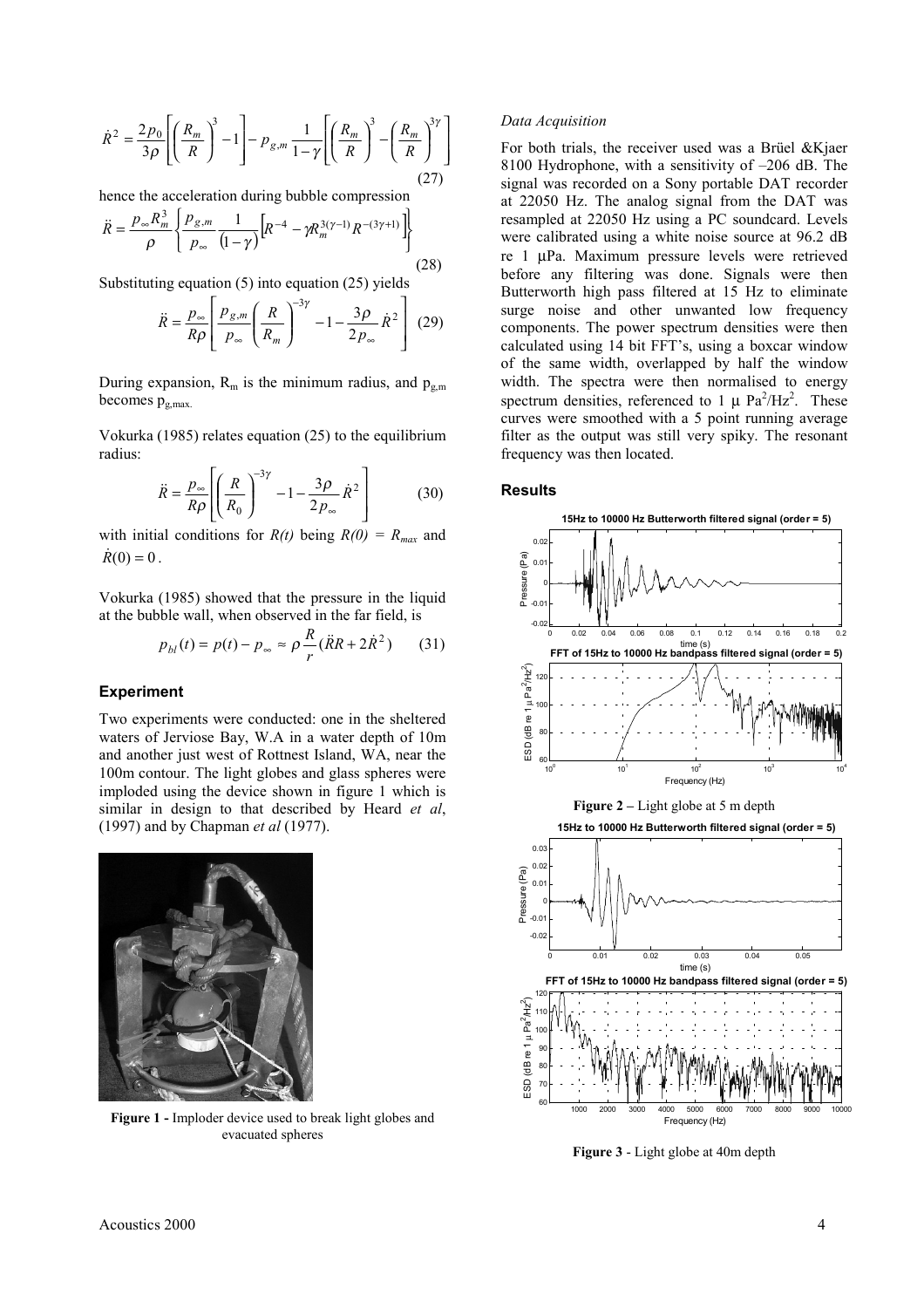

**Figure 4** - Evacuated Sphere at 40m depth

If the resonant frequency is determined using Minnaert's (1933) equation, it is dependent on the equilibrium radius of the cavity, which may be found if the initial internal pressure of the cavity is known. For the theoretical resonant frequencies shown in Figure 5, an average of  $p_i$  the internal pressures for the light globes (except those greater than 1 atm) was used. This average was 55% of atmospheric pressure. Calculated resonant frequencies fall close to the measured values, indicating that the adiabatic assumption needed to determine  $p_i$  is adequate for gas filled cavities in seawater.



**Figure 5 -** Primary resonance of bubble oscillations as a function of depth.

This relationship can be found by applying the gas law  $p_i V_i^{\gamma} = p_0 V_0^{\gamma}$  to find R<sub>0</sub> as a function of  $p_0$  and  $p_i$  and substituting into Minnaert's resonance equation.

i.e. 
$$
\omega_0 = \frac{p_0^{\frac{1}{3\gamma}}}{p_i^{\frac{1}{3\gamma}} R_i} \sqrt{\frac{3\gamma p_0}{\rho}}
$$
 (32)

The value used for  $\gamma$  which gave resonant frequencies closest to those which were measured experimentally was  $\gamma = 1.40$ . This ratio of specific heats applies to diatomic gasses. If  $p_1$  Ri and  $\gamma$  remain constant for all d, then  $f_0$  is dependent on  $p_0$  only. Hence:

$$
\therefore f_0 \propto p_0^{\frac{1}{3\gamma}} p_0^{\frac{1}{2}}
$$
  
*i.e.*  $f_0 \propto p_0^{\frac{2+3\gamma}{6\gamma}}$  (33)  
*i.e.*  $f_0 = k \left(\frac{d}{10} + 1\right)^{\frac{3.1}{4.2}}$ 

where d is the depth in meters. The value for k can then be determined from the measured data as

$$
\log(k) = \log(f_0) - \frac{3.1}{4.2} \log(p_0)
$$

Using an average value for k, the resonant frequency was found to have depth dependence:

$$
f_0 = 114 \left(\frac{d}{10} + 1\right)^{\frac{3.1}{4.2}} \qquad \text{(Hz)} \tag{34}
$$

This relationship is shown as a dashed curve in Figure 5. The measured resonant frequencies were consistent with Heard *et al's* (1997) empirical formula for the resonant frequency of light globe implosions at a given depth:

$$
f_0 \propto g(d+10)^{\frac{5}{6}}
$$
 (Hz) (35)

Using  $g = 9.8$  m/s<sup>2</sup> and d in meters, the constant of proportionality used in equation (32) was 2.5.

i.e 
$$
f_0 = 2.5 g(d+10)^{\frac{5}{6}}
$$
 (Hz) (36)

This relationship is shown as a solid curve in Figure 5.



The equation used to calculate the peak pressures of the globes (equation (26)) is that of a rigid pulsator and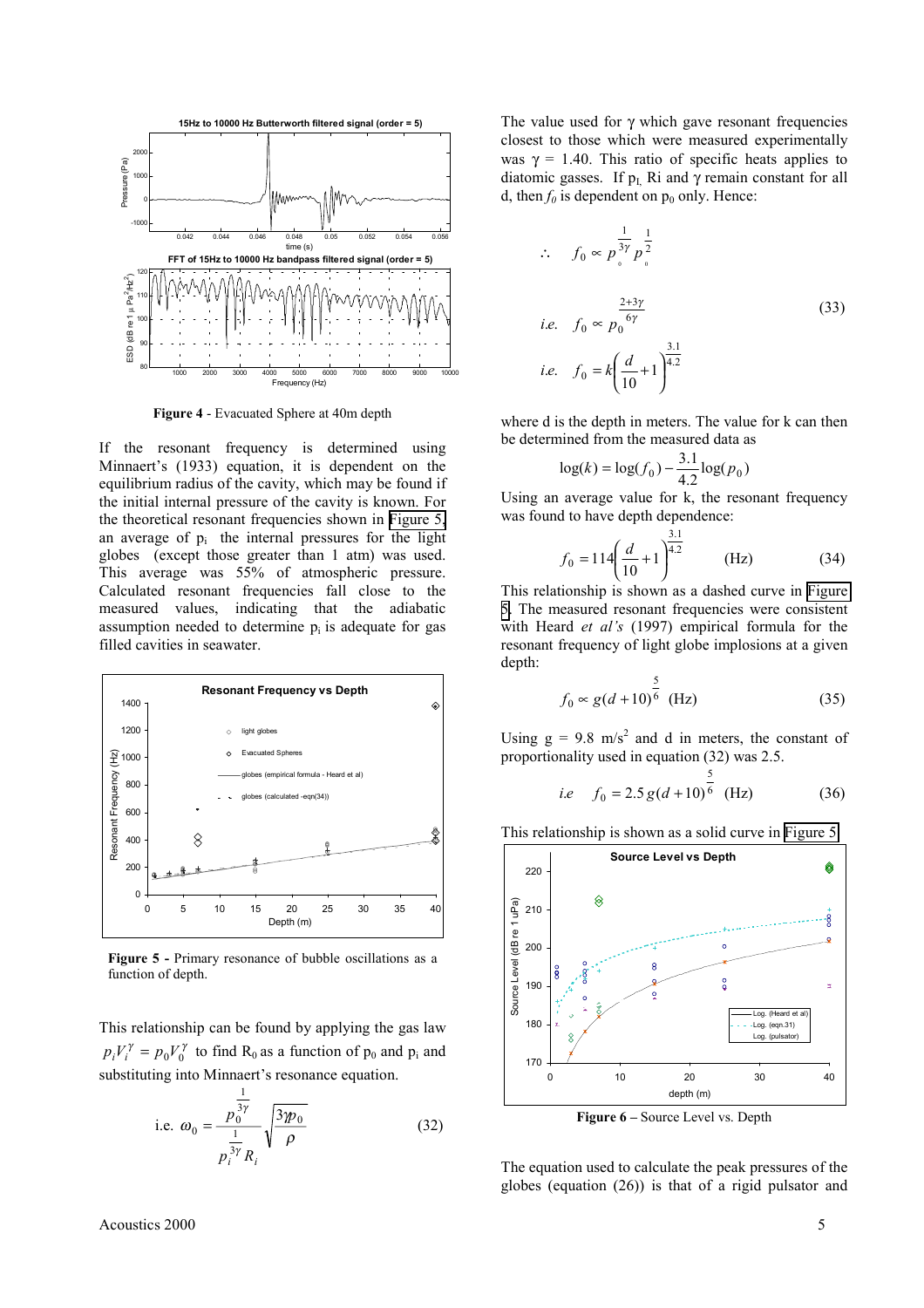does not account for the changing pressure within the bubble. Predicted source levels using equation (26), illustrated by the hashed curve in figure 6, are within the lower limit of experimental values for light globes at depths no greater than 25m.

*i.e* 
$$
SL_{pulsator} = 180 + 5.25 \log(d)
$$
 dB re 1 µPa @ 1m

The source levels derived from the measured peak pressures received due to light globe implosions varied by up to 10 dB at each depth, whereas the evacuated sphere levels varied by only 1 dB at 7m and at 40m. Predicted source levels for the evacuated spheres are 14 dB lower than measured levels at 7m and 20 dB below the measured levels at 40m. If internal pressure changes are taken into account and equation (31) is used to predict received levels, as illustrated by the dashed curve in figure 6 the predicted curve is much steeper than that which is indicated by Heard, *et al* (1997) or by the measured values. Using this model, the source level varies with depth as

$$
SL_a = 183 + 15 \log(d) \qquad \text{dB re 1 } \mu \text{Pa} \text{ @ } 1 \text{m}
$$

Predicted evacuated sphere source levels, using this method, were overestimated by  $\sim$  40 dB at 7m and at 40m.

## **Predicting Bubble Motion**

The source levels predicted by equation (31) are generally an overestimation of the measured levels, however an indication of the bubble radius as a function of time can be attained using equations (21), (25), (27), (29) and (30) from which the pressure equation is derived. Equations (25) describe the bubble's oscillation as simple harmonic. The damping factor of equation (24) is included in equation (26).

Bubble oscillations are not simple harmonic and bubble wall dynamics give rise to an asymmetry in the positive and negative pressure phases This asymmetry, which is described by Rayleigh's equation for bubble oscillations, may be understood by applying energy conservation constraints to the system. Equation (5) describes this and the equation for the squared velocity of the bubble wall and equation (28) is a rearrangement of the energy conservation equation (5). Two models were used to simulate the implosions, one of which incorporated the adiabatic change in pressure within the bubble, and one which treated the bubble as a rigid pulsator. Peak pressure levels calculated using the rigid pulsator model were generally lower than the measured levels and those calculated using the more sophisticated model were *much* higher than measured levels.

The spectra shown in figures 2, 3 and 4 show an interesting harmonic structure, particularly in the case of the evacuated spheres. Part of this structure is likely

to be present at the source and due to harmonics of the bubble volume. Minnaert's (1933) resonance frequency is proportional to the equilibrium bubble radius and describes the principal resonance of a bubble of that size. It is unlikely that the bubble will collapse uniformly and remain always spherical. More probably, a cavity starting with a radius of 3 to 4 cm will collapse with multiple spherical harmonics (Leighton, 1997), as the surface tension effects (which act to retain sphericity) are not sufficient to dominate over external forces at these scale lengths. Each of these harmonics can be treated as a small bubble, with a resonant frequency and amplitude related to the order of the harmonic. Part of the harmonic structure is also due to interference from surface reflections of the signal, which arrive at the receiver out of phase with the direct signal.

For example, consider a source depth of 40m and a receiver depth of 3m, seperated by a horizontal distance of 10m, as was the case for the evacuated spheres. The direct signal path has a length of 37.9m and the signal path which involves one surface reflection has a length of 43.8m. This difference means that signals with  $\lambda = n(43.8-37.9) = 4.9n$  will be attenuated due to destructive interference. This wavelength corresponds to multiples of 311 Hz at the measured sound speed of 1525 m/s. Figures 4 shows nulls occurring at multiples of 316 Hz, but other evacuated sphere spectra showed nulls occurring as low as 250 Hz. This variation may be attributed to the variation in receiver depth (and less significantly, source depth), induced by platform movement.

# **Experimental Uncertainties**

The environment at Jervoise Bay was very quiet in comparison to the open water off Rottnest Island where the second trial was undertaken. A great deal of low frequency noise appeared on the original signals from the second trial, which was filtered out. During this trial, the hydrophone was hung off the side of the boat and as the boat rolled and pitched, the hydrophone depth would vary, introducing flow noise and depth uncertainty. The receiver depth uncertainty was determined to be no greater than  $\pm$  0.65m. A sea anchor was used to minimise drift. This contributed to flow noise as the drift rate was less than the current speed. The boat's hull is fiberglass, and the hydrophone cable was coupled directly to it. As waves interacted with the hull, noise was transmitted to the hydrophone via two channels: Transmission from the hull to the cable, and reflection from the hull to the hydrophone, only 3m away. Other noise sources which may have contributed were:

traffic: 1 large ship was observed to pass within approximately 2km of the experiment site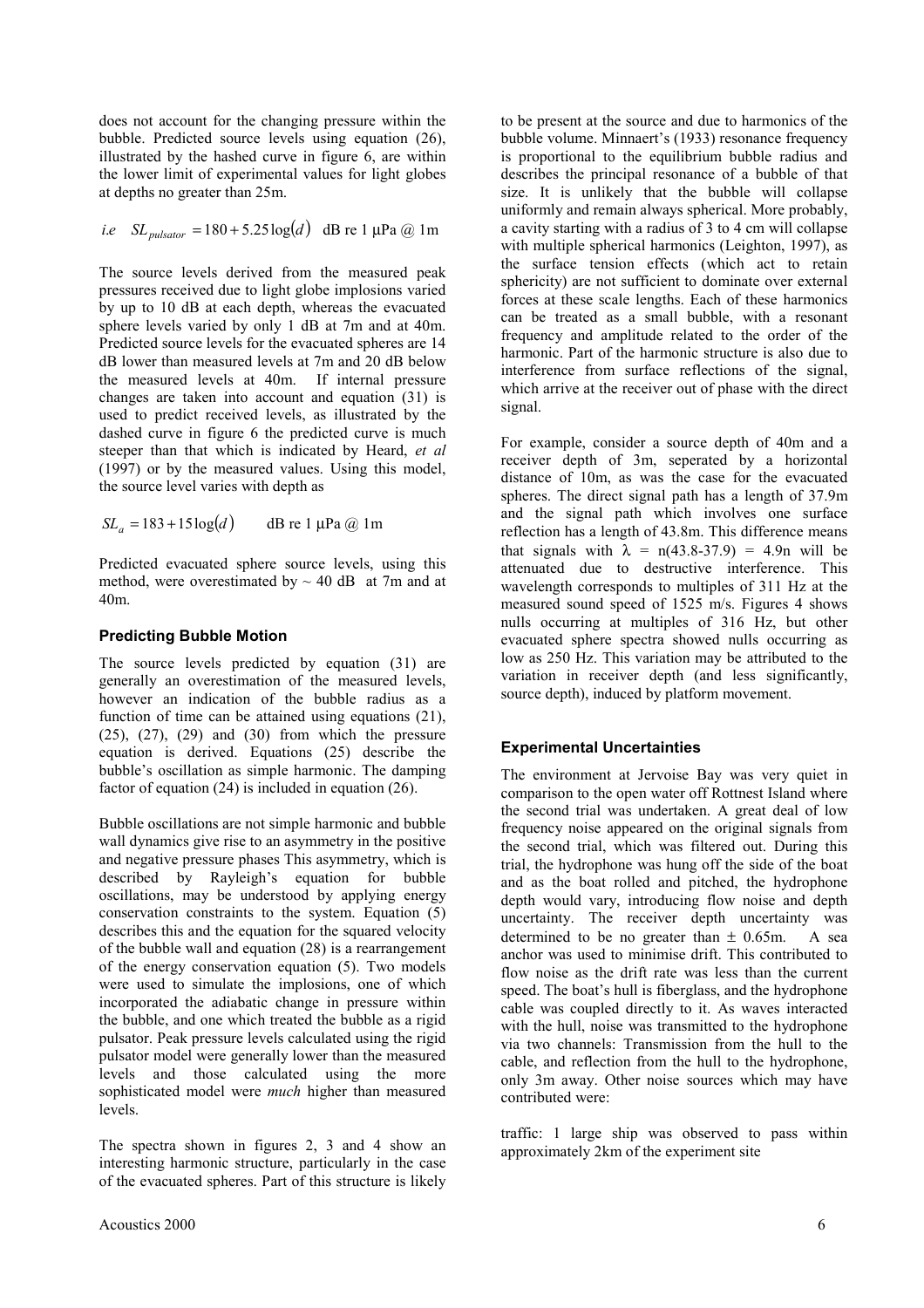Biological noise – Snapping shrimp produce very loud impulsive clicks which may result in spikes in the observed signals. (A typical shrimp snap of 160 dB re 1  $\mu$ Pa  $\omega$  1m at 100m depth would result in a received level of approximately 120 dB re 1 µPa @ 1m.

These uncertainties in background noise levels can be minimised by measuring the average noise level over a period, calculating the spectrum density, and removing the components which are likely to interfere with results.

As seen in figure 1, the device used to implode the globes and spheres has a brass plate above the mount point for the globe. If the receiver is above the imploder and the depression angle is large then there will probably be significant reflection of the signal. This was the case for implosions off Rottnest Island at depths of 25m and 40m, and at Jervoise Bay for implosions at depths of 7m. The extent to which this reflection has altered the source from the assumed monopole has not been investigated. One solution is to remove the brass plate from the imploder and replace it with a structure similar to that on which the globe is mounted.

There was also a large uncertainty in the depth of the water column for those globes imploded at 1m, 5m, 15m and 25m during the second trial. Several light globes were imploded at 1m depth as depth sounders throughout the experiment, as the boat drifted. These implosions had insufficient energy for a bottomreflected signal to be detected, but the implosions at 40m depth were sufficiently energetic.. Distances calculated from the time delay between the direct signal and the first bottom reflection of the globes at 40m indicated depths of around 110m. i.e. Time difference between direct path and first bottom reflection of last light globe implosion at  $40m$  (B.5.5) = 0.09s. The direct path length is approximately 38m, which at  $c = 1525$  m/s, equates to 0.025 s. This makes a total travel time of 0.115 s for the reflected path. This time is equivalent to 178m. Add 43m for the receiver depth and source depth and the result is twice the water depth, plus a small amount due to the source – receiver separation. These depths were also referenced from local charts using GPS measurements.

The internal pressures of the light globes, calculated from using Minnaert's resonance equation and ideal gas laws, was seen to vary from  $\sim 0.3$  atm to  $\sim 0.9$ atm. The (expired) globes imploded at Jervoise Bay had internal pressures of around 0.75 atm, whereas those which were imploded off Rottnest, which were new, varied widely in predicted internal pressure. The measured resonant frequency for globes imploded off Rottnest Island was also quite variable at any given depth, and this variation gave rise to the variation in the predicted internal globe pressures. It is feasible that internal gas pressure of light globes may vary, as the

purpose of the gas is only to prevent the filament from being oxidised. An averaged internal pressure of 0.55 atm was used to model the depth dependence of source level and resonant frequency.

The spectra of globes imploded at 1m depth 1 globe which was imploded at 5m depth off Rottnest Island exhibited 2 strong peaks. The second of these was treated as the resonant frequency as it was consistent with predicted results. The first peak is possibly a subharmonic emission, which is possibly due to a prolonged expansion phase and a delayed collapse phase (Akulichev, 1967).

 Other theories for subharmonics are described by Faraday (1831), Rayleigh (1883), Neppiras (1969), and others who describe surface waves which propagate at half the exciting frequency (due to the bubble oscillations).

Large bubble theory is summarised by Eller and Flynn (1969) wherein a threshold pressure exists for bubbles which may produce subharmonics at half the natural resonance

i.e.

$$
P_{A2} = \frac{6p_0\Delta_{\log}}{\pi}
$$

where  $\Delta_{\text{log}}$  is the logarithmic decrement representing the damping of the oscillations.

Figure 2 shows a signal where it appears the bubble begins to collapse but then expands again before the collapse phase is completed. The process is repeated at least 4 times. This behaviour may be present at the source, in which case Akulichev's theory fits, or it may be due to surface reflections canceling out part of the signal at the correct phase. The difference in range between the direct path and the surface reflected path is 3.66m, which equates to 0.0024 s. The time difference between the observed double peaks occurs at intervals of  $\sim 0.025$  s, ruling out surface reflections as the cause for this effect. The logarithmic decrement for this example is  $\sim 0.23$ , which corresponds to  $P_{A2} = 63845$ Pa, given that the implosion occurred at 5m depth. The recorded peak pressure was –358 Pa, at a range of approximately 8.5m. Accounting for attenuation due to spherical spreading, the source level was approximately 3160 Pa, well below Eller and Flynn's subharmonic threshold.

# **Conclusions**

The resonant frequency of light globe implosions was found to be in good agreement with Heard *et al* (1997)'s empirical equation, and fit well to theoretical models which employed Minnaert's resonance equation and assumed that the pulsation of the cavity volume was adiabatic.